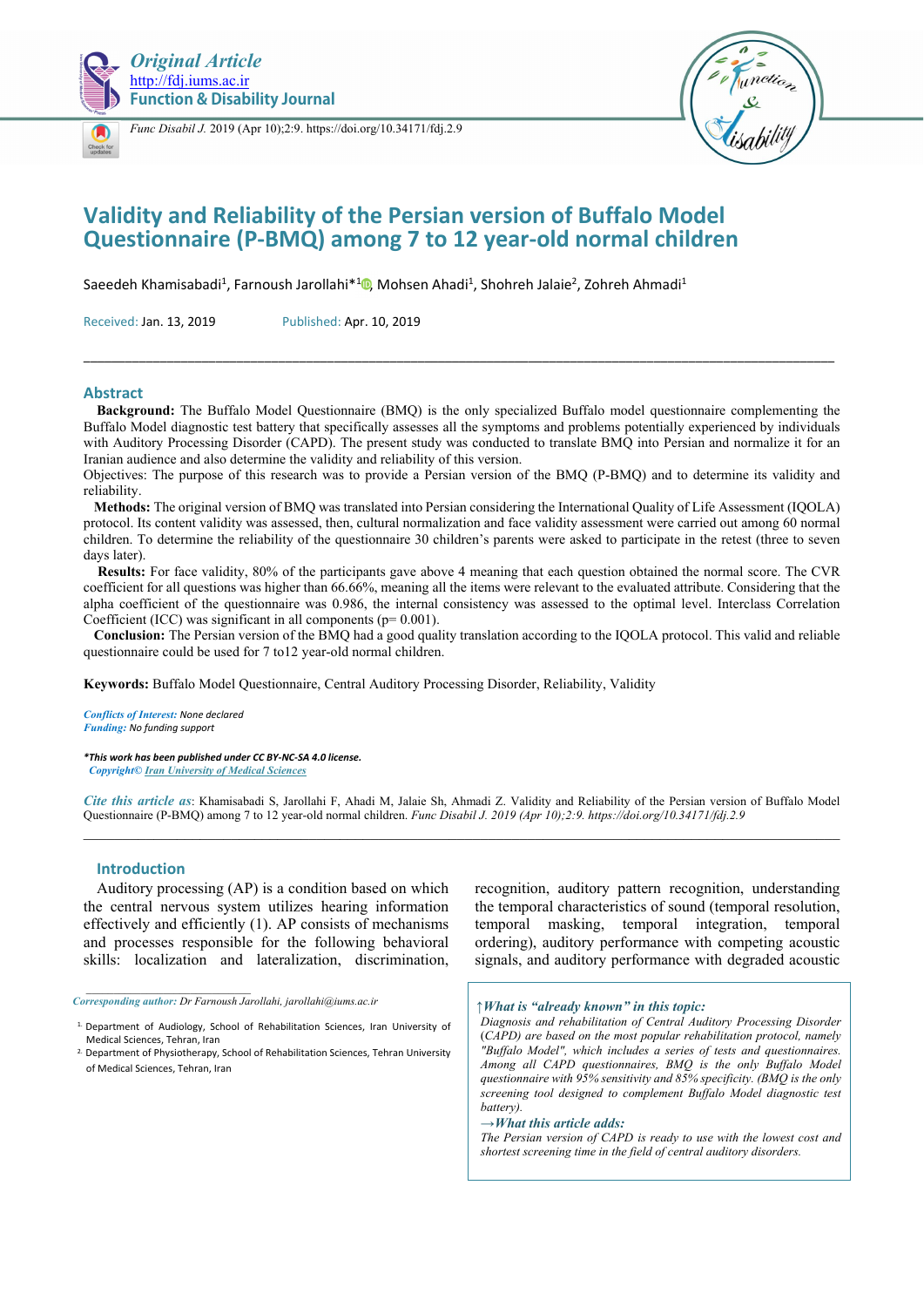signals (1, 2). Disrupti on to one or more of these tasks leads to a disorder called (Central) Auditory Processing Disorder ((C)APD) (1). (C)APD shows itself as a problem in the interpretation and summarizing hearing impulses (3).

Katz (2009) reported the prevalence of (C)APD about 20% in the American school population, though, Gefner reported this amount in the US population 2-3%. It is also estimated that approximately half of the children with learning disability also have (C)APD, including about 2 to 5% of the total child population (4). Another study estimated the disorder prevalence about 5% for the Iranian child population (5). (C)APD can occur independently or jointly with other neurodevelopmental problems such as Learning Disability (LD), Attention Deficit Hyperactivity Disorder (ADHD), Autism Spectrum Disorder (ASD) and Speech-Language Disorder (SLD) (6).

(C)APD can lead to problems in learning, language, and communication in children (7); therefore, it interferes with one's effective communication and so it prevents timely academic success, thereby it decreases self-confidence and increases the feeling of inefficiency in the individual (8). Some of the problems of children with (C)APD include: difficulty in hearing a verbal message in a noisy or in an reverberant environment, and consequently distraction with these external stimuli, difficulty in fast speech processing, poor listening skills, weakness in following/performing sequenced instructions, requests for repetitions of content, delayed response to verbal stimuli that are asked or requested from them, weakness in performing phonetic and linguistic skills, also feebleness in pronunciation, reading, learning, and rapid fatigue during long term mental activity (1,7) The mentioned problems in these children mainly cause to educational problems. These conditions may lead to the confusion of educators and parents in correctly identifying and timely checking the students (9). The (C)APD may be comorbid with other disorders that may not be given enough attention during treatment interventionsTherefore, the use of a specialized screening tool can help to plan for a time and cost-effective diagnosis prodcedure. It can provide the families and coaches with a clear insight to direct the child to an appropriate and timely assessment and treatment (7). During the screening process, a set of tests and questionnaires are used (4).

 Questionnaires include the key information, and audiologist can use the questionnaires to obtain information regarding other specializations, as well as other disorders comorbid with (C)APD during screening process. To avoid bias, we must categorize the behaviors in the questionnaire (8).

Some of the (C)APD checklists and screening questionnaires include: "Screening instrument for targeting educational risk" (FISHER), "Children's auditory processing performance" (CHAPS), "Fisher's auditory problem checklist" (SIFTER), "Children's home inventory for listening difficulties" (CHILD), "Evaluation of Classroom Listening Behavior" (ECLB), "Auditory processing domain questionnaire" (APDQ), and the "Buffalo Model Questionnaire" (BMQ) to examine auditory challenges (6). The BMQ was developed by Katz (2006-2008) on the basis of experimental, diagnostic and therapeutic work with people with (C)APD (13).

The BMQ is related to auditory processing disorder and includes 39 questions in various areas such as: decoding, integration, organization, various TFM (Tolerance-fading memory), and 9 general questions such as: excessive sensitivity to the touch, long-term memory, psychological problems, behavioral problems, coordination problems, allergies, math problems, hearing problems, autism disorder, and eye contact with the speaker. In addition to these 48 questions 6 more questions will be asked to see if the participants have rehabilitation experiences, such as: auditory training, speech therapy history, phonological awareness training, intensive phonics training, reading therapy/tutoring, and sensory-integration training (10, 11). The questionnaire was administered for three age-groups including less than 6 year-old, 6 to 18 year-old and older than 18 (11).

BMQ can be used before assessment of the (C)APD, following the assessment of (C)APD (in order to comply with the findings of diagnostic tests) before beginning the treatment of (C)APD and during the treatment (to confirm the progression of the treatment) (4). On the other hand, the BMQ is the only specific Buffalo model questionnaire and is complementary to the central auditory assessment set of tests, which evaluates all the symptoms and problems that can be seen in people with auditory processing disorder (13). This study was conducted because there was no valid and reliable Persian version of this questionnaire

## **Methods**

This descriptive-analytic study was performed in 3 stages: translation of the questionnaire after obtaining permission from the original author, and checking content and face validities. The code of ethics for this article is IUMS.FMD.REC1396.9411301003 and participants' consent was obtained for all stages .

For translating BMQ, IQOLA (International quality of life assessment) protocol was used. In the first stage, the original BMQ was translated into Persian, and then the translation quality of the BMQ was examined. In the first stage of the translation process, two translators (translators 1 and 2) translated the questionnaire from English into Persian (the forward translation). The translators no prior knowledge about the content of the selected questionnaire.

Each translator provided a translation of the test items and a list of other possible alternatives. After finishing the initial translation of the questionnaire, translators considered the difficulty level of their translation for each item based on the visual analogical index. The purpose of this was to help the researcher to select translations with the same meaning as the original test.

To measure and interpret the difficulty level of translation for each item, a scale was used that ranged from 0 (easy) to 100 (extremely difficult) and it provided an appropriate interpretation .At this stage, the average difficulty level scores below 25 were considered as easy translations, the average difficulty level score of 25 to 30 as relatively easy translation, and the average difficulty level score above 35 was regarded as a difficult translation. After the completion of the initial translation stage, two bilingual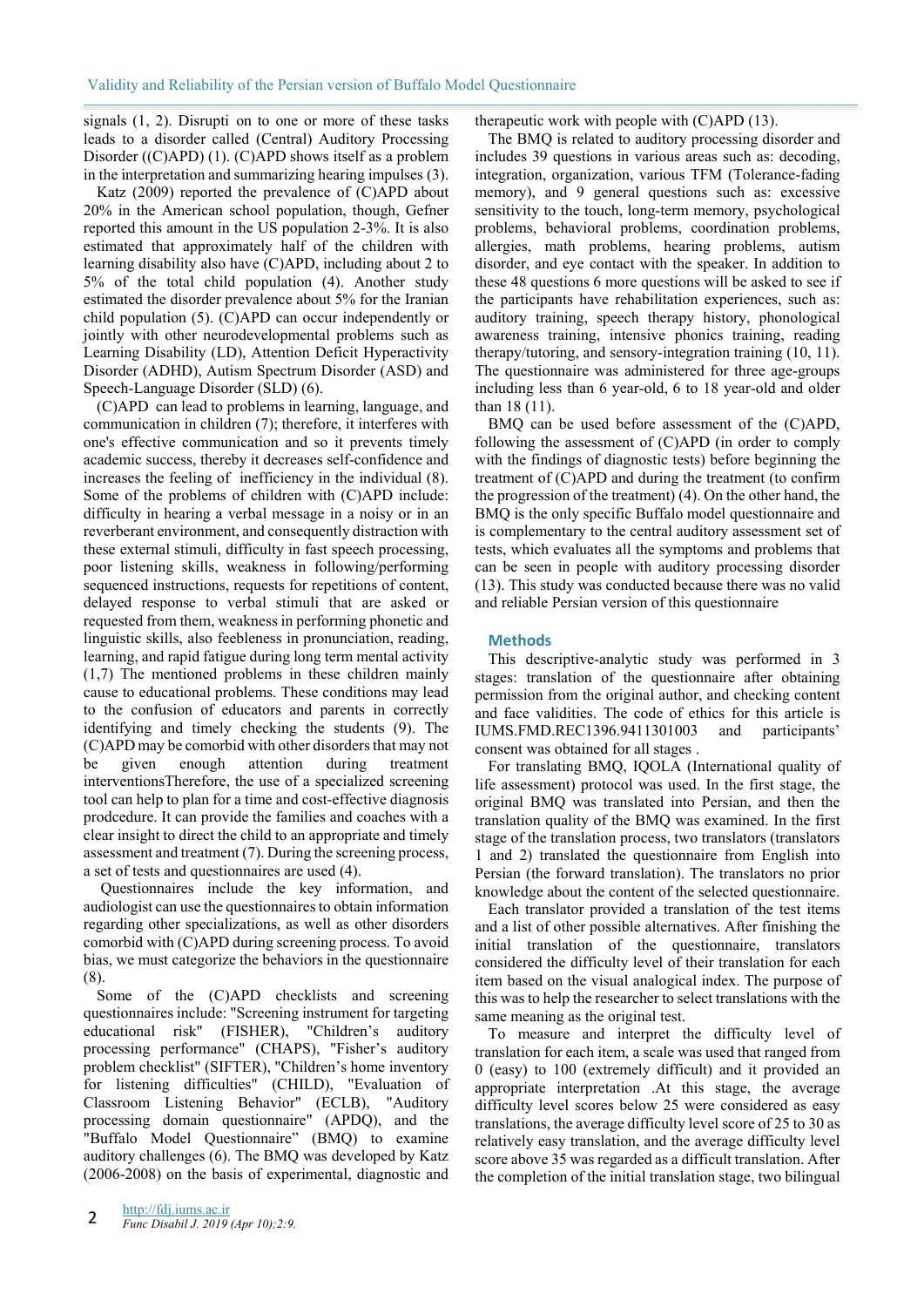and native speakers of English (translators 3 and 4) with sufficient knowledge of Persian, translated the questionnaire back into its original language .These translators also estimated the quality of the initial translation on a scale of 0 (not optimal) to 100 (perfectly optimal), using three attributes (translation clarity (for example, the use of simple and understandable terms), the use of common language (For example, the avoidance of sophisticated and technical sentences), and conceptual equivalence (for example, use of corresponding expression in another language).

The standard scale for deciding on optimal translation quality was a minimum score of 90 in each of the questions; 80 to 90 as a relatively optimal quality, and scores below 80 as an undesirable quality (12). The quality gained in this way helped the researcher to correct the initial translations with the help of translators 1 and 2. Then, translators 3 and 4 translated the initial translations back to its original language (English). After translating the initial translation into English, the items that seemed to have no conceptual consistency with the original source were discussed item by item by the main researchers and some corrections were applied if needed. These considerations helped to take into account cultural equivalence and to standardize the test (12). Finally, an acceptable Persian translation of the BMQ was developed and later its validity and reliability were examined (10).

In order to determine the content validity, BMQ questionnaire was distributed to 12 expert audiologists in the field of (C)APD . The fitting of the items related to the evaluation of the desired attribute was examined using a three-choice scale (1: necessary, 2: useful but not necessary, 3: not necessary) and CVR coefficient.

In determining the face validity, the Persian translation of the BMQ questionnaire was reviwed by 12 audiologists and 30 parents of 7 to 12 year-old childeren. Participants scored each BMQ questions according to the both mentioned perspectives based on a scale of 6 points. If more than 80 percent of the participants gave each item a score of 4 or more, that question face validity was confirmed (13).

The Persian version of BMQ with an acceptable content and face vailidity was then distributed to the parents of normal children aged 7 to 12 randomly chosen from 1 to 6 districts' primary schools in Tehran .BMQ was administered to 209 parents of normal children aged 7 to 12 .Using convenience sampling method 209 parents of normal children (113 male (54%), 96 female (46%)) aged 7 to 12 years with an average age (SD) of  $9.11 \pm 1.63$ , were randomly chosen from 1 to 6 districts' public elementary schools. After obtaining the consent form the parents,an initial interview was conducted to see whether they are eligible cases. The inclusion criteria included normal peripheral hearing, and not having ear infections, speech and language disorders, and learning disorder and neurological disorders (according to the relevant consultants) and being right-handed and monolingual. Exclusion criterion wasparents' lack of motivation to complete the questionnaire.

The BMQ questionnaire was distributed to parents and

the necessary instructions to complete the questionnaire were provided, then, they filled out the questionnaire. Initially basic audiology assessments were performed for all the children.

Internal consistency of the questionnaire was verified using Cronbach's alpha. Three to seven days later the questionnaire was again distributed to 30 parents of children to examine the relaibility of the questionnair by test-retest.

#### **Results**

After the forward translation by the first and the second translators, they examined difficulty level of the translation. The average of both two translator's scores to each question showed that only questions 1, 31, 34, 44 had an average score over 30 (difficult) that were reviewd again and questions 8, 12 had the score of relatively difficult, and the rest of the questions had easy translation. Accordingly, level of all the questions reached the level of easy translation.

Based on the results obtained from measuring the quality of the questionnaire (same meaning with the original version, translation clarity, common language by translators 3 and 4), questions 46, 44, 40, 34, 33, 28, 14, 12, 11, 8 and 1 had a relatively optimal translation quality and the rest of the questions had an optimal quality of translation. After a double check by the translators and project administators, questions with translation quality average score between 80 and 90 (relatively optimal translation) in each of the three features were examinedto achieve the standard scale.

All the items were matched with the evaluated attribute in terms of content. CVR coefficient for all questions was above 66.66% (12, 14).

The face validity was conducted using the opinions of 12 audiologists and 30 parents of children. For confirmation of face validity, 80% of the participants should have given each question a score above 4. In the first and second stages of reliablity determination, 16.29% and 25.6% of the items (according to experts) and 27.8% and 12.5% of the items (according to parents) did not receive the required score in "being reasonable" in face validity. Also, 16.66% and 20.20% of items (according to experts) and 08.27% and 12.5% of items (according to parents) did not receive the required score in "cultural acceptance" in face validity. During the third review, all the items received an acceptable score in face validity.

BMQ was distributed to 209 parents of normal childeren aged 7 to 12. The mean and standard deviation was calculated. The results are shown in Table 1.

The internal consistency was examined using Cronbach's alpha coefficient. The alpha coefficients for sub-tests D, N, M, V, I, O, C, G, ΣAPD, TOTAL were 0.944, 0.85, 0.855, 0.901, 0.861, 0.866, 0.868, 0.832, 0.986, respectively. Considering that the obtained values were greater than 0.7, the internal consistency was considered as optimal.

The consistency in re-test was acceptable according to the results of Spearman Brown correlation and Interclass Correlation Coefficient (ICC) (p= 0.001) (Table 2).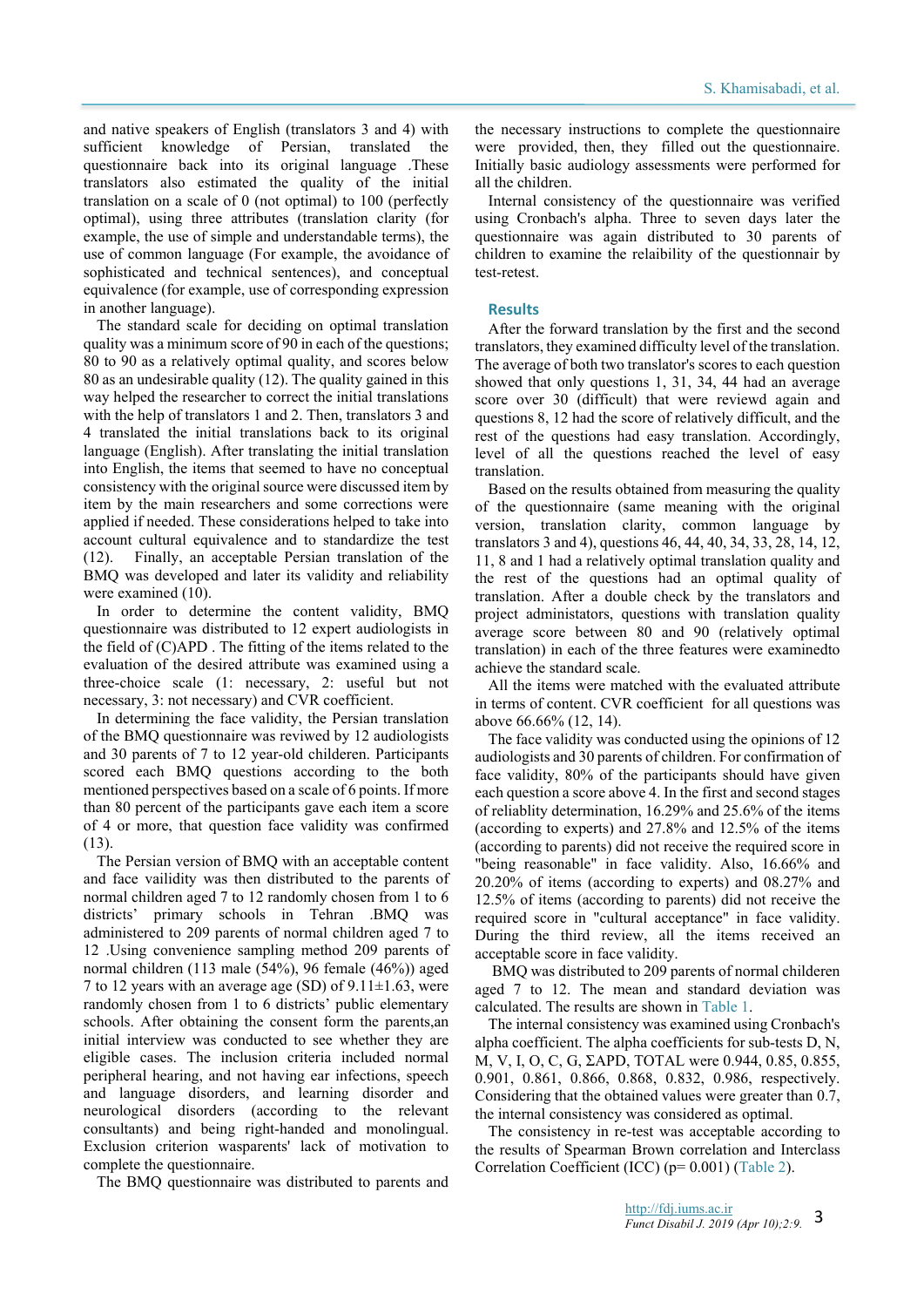### Validity and Reliability of the Persian version of Buffalo Model Questionnaire

|                 | Table 1. Mean (SD) scores of Buffalo Model Questionaire in parents with normal children (n=209) |           |                       |  |  |
|-----------------|-------------------------------------------------------------------------------------------------|-----------|-----------------------|--|--|
| <b>Subscale</b> | Mean                                                                                            | <b>SD</b> | <b>Standard error</b> |  |  |
| D               | 0.1000                                                                                          | 0.30253   | 0.03906               |  |  |
| N               | 0.1000                                                                                          | 0.30253   | 0.03906               |  |  |
| M               | 0.0500                                                                                          | 0.21978   | 0.02837               |  |  |
|                 | 0.0167                                                                                          | 0.12910   | 0.01667               |  |  |
| О               | 0.0333                                                                                          | 0.18102   | 0.02337               |  |  |
|                 | 0.0333                                                                                          | 0.18102   | 0.02337               |  |  |
| G               | 0.1667                                                                                          | 0.45721   | 0.05903               |  |  |
| $\sum$ CAP      | 0.4000                                                                                          | 0.82749   | 0.10683               |  |  |
| <b>TOTAL</b>    | 0.4833                                                                                          | 0.96536   | 0.12463               |  |  |

## *Table 2.* The results of variance analysis test and ICC coefficient

| <b>ICC</b> coefficient | Variable     |       |  |
|------------------------|--------------|-------|--|
| $.667**$               | D            | 0.001 |  |
| $.720**$               | N            | 0.001 |  |
| $.736**$               | М            | 0.001 |  |
| $.735***$              |              | 0.001 |  |
| $.631**$               |              | 0.001 |  |
| $.476**$               | O            | 0.001 |  |
| $.787**$               |              | 0.001 |  |
| $.667**$               | G            | 0.001 |  |
| $0.852**$              | <b>TOTAL</b> | 0.001 |  |

\*\* Level of Significance: 0.01

#### **Discussion**

To determine the validity and reliability of the questionnaire, content validity, face validity, internal consistency and consistency in re-test were performed.

The IQOLA protocol, as one of the most reliable translation protocols, was used to translate the questionnairein consistent with the Iranian culture. Therefore, by evaluating content validity, according to experts, CVR was 66.66, indicating the appropriate quality of the translation. In face validity, more than 80% of the experts scored all of the questions above 4; thus, this questionnaire is appropriate for the group that will use it.

So far, BMQ questionnaire has not been translated to other languages and there has been no study on validity and reliability of it. There was noresearch available in this regard even by the original writer of the questionnaire, Katz.

Considering the above reasons, the P-BMQ is a valid and reliable questionnaire for screening APD in Persian children aged 7 to 12 and it can be provided to parents, audiologists, speech therapists and teachers to identify this kind of childeren (Appendix 1). However, there was no comparable available study to compare the current results withThus, further studies are recommended in this regard.

### **Conclusion**

Persian version of BMQ questionnaire (P-BMQ has an optimal quality translation and is a valid and reliable questionnaire for normal children aged 7 to 12 years old. The face validity, content validity, internal consistency and consistency in the re-test were in accordance with the relevant standards.

## **Acknowledgment**

This article is a part of a MSc dissertation defended in Iran University of Medical Sciences, Tehran, Iran. We are very thankful to Dr. Jack Katz, the writer of the original questionnaire, and Dr. Ehsan Negin who helped with this research.

#### *Conflict of Interests*

The authors declare that they have no competing interests.

#### **References**

- 1. Association ASLH. ASHA. (Central) Auditory Processing Disorders 2005.[Technical Report].
- 2. Catts HW, Chermak GD, Craig CH, Johnston JR, Keith RW, Musiek F, ... Watson CS. Central Auditory Processing: Current Status of Research and Implications for Clinical Practice Task Force on Central Auditory Processing Consensus Development. AJA, 1996. 5(2), 41-52.
- 3. Bellis TJ. Neuroanatomy and Neurophysiology of the Auditory System. in: Bellis T.J. Assessment and management of central auditory processing disorders in the educational setting .San Diego: Plural Publishing; 2003.3-31.
- 4. Scbow RI, Seikel JA. Screening for (Central) Auditory Processing Disorder. in: Musiek F.E, Chermak G.D. Handbook of (central) auditory processing disorder. San Diego: Plural Publishing; 2007. 137- 63.
- 5. Ebadi E, Jarollahi F, Tahaei A, Ahadi M, Hosseini AF. Development and evaluation of the Persian version of the multiple auditory processing assessment. AVR. 2016;25:75-81.
- 6. McAleer Hamaguchi P, Tazeau YN. Comorbidity of APD with Other "Look-Alikes". in: Geffner D, Ross-Swain D, editors. Auditory processing disorders. San Diego: Plural publishing; 2007:49-75.
- 7. Zalewski TR, González JE, Duncan MKW. A (C) APD screening instrument for the buffalo model diagnostic test battery J Educ Audiol.. 2010;16:4-13.
- 8. Katz J. Introduction. In: Katz J. Therapy for auditory processing disorders. Westminster: Educational Audiology Association; 2009:1- 13.
- 9. Ahmadi Z, Jarollahi F, Ahadi M, Hosseini AF. Normalization and validation of Auditory Processing Domain Questionnaire in normal 8- 12 year-old children. AVR. 2017;26:93-98.
- 10. Katz J. Buffalo model questionnaire: Follow up. SSW Reports. 2006; 28:1-3.
- 11. Tillry KL. Central Auditory Processing Evaluation: A Test Battery Approach.in: Katz J, Marshall Chasin, Kristina English, Linda J.Hood, Kim L.Tillery. Hanbook of Clinical Audiology. Philadelphia: Wolters Kluwer Health; 2015:545-59.
- 12. Aaronson NK, Acquadro C, Alonso J, Apolone G, Bucquet D, Bullinger M, et al. International quality of life assessment (IQOLA) project. Qual. Life Res.1992;1:349-351.
- 13. Preston CC, Colman AM. Optimal number of response categories in rating scales: reliability, validity, discriminating power, and respondent preferences. Acta psychologica. 2000;104:1-15.
- 14. Lynn MR. Determination and quantification of content validity. Nurs Res. 1986 Nov-Dec;35(6):382-5.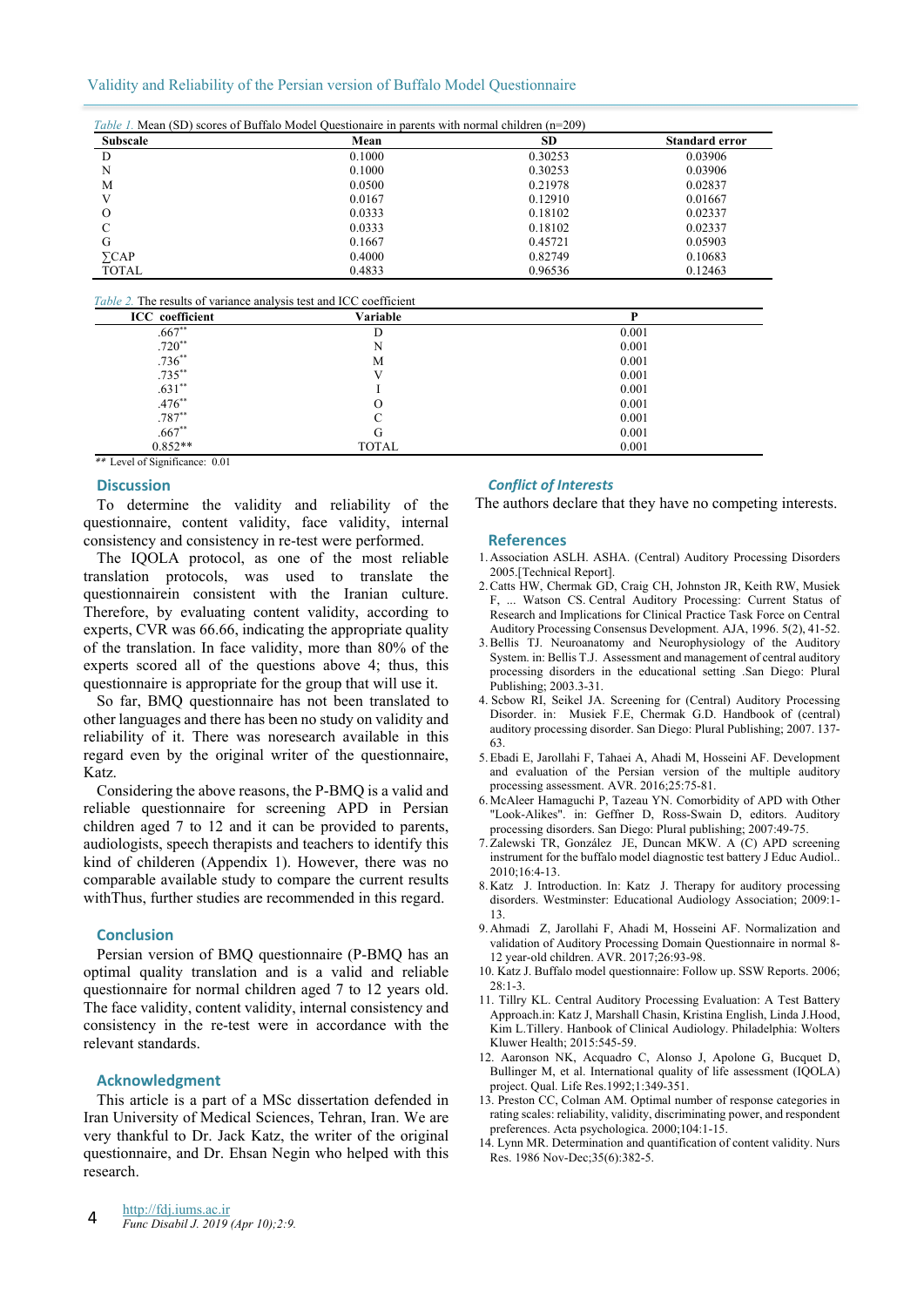|              | ренит 1      |                                             |              |         |     |           | BMQیرسشنامه مدل بوفانو                                                                                                      |               |                             |           | كلينيك شنوابي شناسي                                                                                                                                    |                            |                |           | نشكه طوم يزشكي وخندت بهنشتي نرمشي ايران                                                                                                                                                                                                           |            |                           |
|--------------|--------------|---------------------------------------------|--------------|---------|-----|-----------|-----------------------------------------------------------------------------------------------------------------------------|---------------|-----------------------------|-----------|--------------------------------------------------------------------------------------------------------------------------------------------------------|----------------------------|----------------|-----------|---------------------------------------------------------------------------------------------------------------------------------------------------------------------------------------------------------------------------------------------------|------------|---------------------------|
|              |              | این ۸ ستون توسط تنتولی تناس تکمیل خواهدتند. |              |         |     |           |                                                                                                                             |               |                             |           |                                                                                                                                                        |                            |                |           | And a car of the<br>راشد اثر فکرس کرد گردان است کرد سازمی کنده و سود کود که سازم سود از استان از استان از است. این است این است این است است است از کرد و است از کرد و است از کرد که از کرد است. است از کرد است که از کرد است از کرد کرد از کرد کرد |            |                           |
| $\mathbf{D}$ | $\mathbf{N}$ | м<br>$\mathsf{v}$                           | $\mathbf{I}$ | $\circ$ | cla |           | مشكل                                                                                                                        |               | $\#$                        |           | مشكل                                                                                                                                                   |                            | $\#$           |           | مشكل                                                                                                                                                                                                                                              |            | $\#$                      |
|              |              |                                             |              |         |     | <b>NA</b> | N<br>فهميدن كفتار در حضور سروحنا                                                                                            | 4L            | $\tau\tau$                  | <b>NA</b> | پرڪنگري آسرنگي <sub>سا</sub> 6<br>سىقل رولتىناقتى إمثل كوتته كيرىء                                                                                     | 4                          | w              | <b>NA</b> | c<br>بدقهميتن<br>إبرای كال درك تكرمن مكالمانت هلی رغم تنتیدن)                                                                                                                                                                                     | ۹Ŀ         | $\lambda$                 |
|              |              |                                             |              |         |     | NA        | $\mathbf{I}$<br>تلفيق هواس بينايي والتنوابي<br>اورای كال با با تنيدن نام خيوان قادر به نشان دادن كارت مرتبط با آن<br>(1.37) | 44            | $\tau\tau$                  | <b>NA</b> | v<br>توجه وتمركز                                                                                                                                       | 4                          | <b>AC</b>      | <b>NA</b> | D<br>تولید گفتار (برای مثال مشکل در حرف زدن)                                                                                                                                                                                                      | 44         | $\tau$                    |
|              |              |                                             |              |         |     | <b>NA</b> | $\mathbf v$<br>المطراب إخلأ در مكان جنبذ)                                                                                   | d.            | 74                          | NΔ        |                                                                                                                                                        | 4                          | 15.            | <b>NA</b> | c.<br>افتلال باذكيرى                                                                                                                                                                                                                              | ىلە        | Ÿ.                        |
|              |              |                                             |              |         |     | NA        | M<br>حقطه كوتاه مدت<br>إبرای مثال، به خاطر سیردن ۴ عند در آن لحظه)                                                          | 4L            | ٣F.                         | <b>NA</b> | $\mathcal{M}$<br>تنظاما زبان<br>(برای مثال، آیا جملات، به جا و در موقعیت مناسب امتفاده می تمود؟)                                                       | 4                          | $\tau_{\rm B}$ | <b>NA</b> | يالمختص سريع (براي كال قبل الانتيتن كامل جطالتسروع به ياسخ دادن مي كند)  M                                                                                                                                                                        | AL.        | $^\star$                  |
|              |              |                                             |              |         |     | NA        | $\mathsf{C}$<br>عفونت کوتن با تژکیج مایع از گوتن                                                                            | 44            | $\tau\tau$                  | <b>NA</b> | $\mathbf{D}$<br>روخولی                                                                                                                                 | 4                          | $\tau\tau$     | <b>NA</b> | M<br>بريتدبرينه محبث كردن                                                                                                                                                                                                                         | 4L.        | $\Delta$                  |
|              |              |                                             |              |         |     | NA        | $\Box$<br>يقتحص باتاقيرابه كندى                                                                                             | 4L            | 78                          | <b>NA</b> | G<br>هملطكي هركات<br>(برای مثال هماهنگی درکات دست و پا)                                                                                                | 4                          | ٣Y             | <b>NA</b> | N<br>خطيبك ببثكر اكعثر ازجديه سنا                                                                                                                                                                                                                 | بله        | $\mu$                     |
|              |              |                                             |              |         |     | NA        | $\overline{D}$<br>پادگوری زبان خارجی                                                                                        | d,            | $\mathcal{P}^{\mathcal{C}}$ | <b>NA</b> | $\epsilon$<br>هريه به سر                                                                                                                               | 4                          | $\tau\tau$     | <b>NA</b> | G<br>خماسيت ببتشر اكعثر ازجديه لعمر كمنن                                                                                                                                                                                                          | ۹L         | $\mathbf{v}$              |
|              |              |                                             |              |         |     | <b>NA</b> | G<br>أوتيسم                                                                                                                 | 4L            | ٠.                          | <b>NA</b> | G<br>ಮ್<br>(برای مثال همامیت های قعطی پوستی و)                                                                                                         | 4                          | <b>YT</b>      | <b>NA</b> | D<br>فهم زبان (برای مثال، آیا هرف های دیگران را می فهمندٌ)                                                                                                                                                                                        | بله        | $\boldsymbol{A}$          |
|              |              |                                             |              |         |     | NA        | D<br>كند سحيت كردن                                                                                                          | 4L            | $\overline{\mathbf{r}}$     | <b>NA</b> | D<br>سمنافث سنلفاي كفتاري<br>بَمَل توقلِی تعایز "ب" از "پ")                                                                                            | 4                          | Yb.            | <b>NA</b> | с<br>اجرای منثورات                                                                                                                                                                                                                                | sk.        | $\mathbf{q}$              |
|              |              |                                             |              |         |     | <b>NA</b> | ×.<br>متكل تدنيد ورخولتن بانقظ                                                                                              | 44            | $\tau\tau$                  | <b>NA</b> | D<br>هجی کردن(برای مثال صناکشی)                                                                                                                        | 4                          | YF.            | <b>NA</b> | $\circ$<br>به ترتیب قرار دادن شیا (برای مثال)ز کوتاه به بلند یا از کوچک به بزرگ)                                                                                                                                                                  | ۹Ŀ         | $\chi_{\rm m}$            |
|              |              |                                             |              |         |     | NA        | N<br>كودك يرسرو صدا                                                                                                         | 4L            | $\tau\tau$                  | <b>NA</b> | G<br>رباهيات                                                                                                                                           | 4                          | <b>YV</b>      | NA.       | M<br>درک مطلب از طریق خواندن                                                                                                                                                                                                                      | ۹Ŀ         | $\mathcal{V}$             |
|              |              |                                             |              |         |     | NA        | $\mathbf{I}$<br>متكل منيندر ادراك بينايى                                                                                    | 44            | $\tau\tau$                  | <b>NA</b> | $\Omega$<br>رعایت تولی منطقی کارها<br>ایرای مثال، انجام کارهای روزمره زندگی که نیاز به مرحله به مرحله انجام<br>دادن دارند خل: لباس پوتنیدن، مسواک زدن، | 4                          | YA.            | <b>NA</b> | N<br>خواسیرتی با سر و صدا                                                                                                                                                                                                                         | s٤         | $\mathbf{W}$              |
|              |              |                                             |              |         |     | NA        | G<br>برقرارى تماس چشمى با مخاطب                                                                                             | 4L            | 74                          | <b>NA</b> | G<br>سمنولي                                                                                                                                            | 4                          | $\mathbf{r}$   | <b>NA</b> | $\mathbf{I}$<br>ست قطابنا                                                                                                                                                                                                                         | بله        | $\mathbf{W}$              |
|              |              |                                             |              |         |     | <b>NA</b> | M<br>بخاطر أوردن صئورات                                                                                                     | ۰             | 48                          | <b>NA</b> | v<br>تلص توجه ليش فعلى                                                                                                                                 | 4                          | Y.             | <b>NA</b> | D<br>فهم منتورات كالمی زبرای مثال: آیا می فهمد تویت را بیاور یعنی چه؟)                                                                                                                                                                            | 44         | $\mathbf{v}$              |
|              |              |                                             |              |         |     | NA        | $\circ$<br><b>التلاشكى اكير كردن وسابل</b>                                                                                  | d.            | $\tau$                      | <b>NA</b> | J.<br>خوانن انهتنن                                                                                                                                     | $\epsilon_{\rm m}^{\rm I}$ | $\tau\tau$     | NA.       | G<br>حققه بلند مدعقراي مثال بادأورى خاطرات كثفته)                                                                                                                                                                                                 | $\Delta L$ | $\mathbf{M}$              |
|              |              |                                             |              |         |     | NA        | $\mathbb{L}$<br>گلمی پلسختمی خپلی کند                                                                                       | $4\mathrm{L}$ | 48                          | <b>NA</b> | м<br>سريع صحبت كردن                                                                                                                                    | 4                          | $\tau\tau$     | NA        | G<br>كيرتوان كمض                                                                                                                                                                                                                                  | 4L         | $\mathbf{V}^{\mathbf{p}}$ |
|              |              |                                             |              |         |     | جعج       | $TOT =$<br><b>COUNTY</b>                                                                                                    |               |                             |           |                                                                                                                                                        |                            |                |           |                                                                                                                                                                                                                                                   |            |                           |

## *Appendix 1*